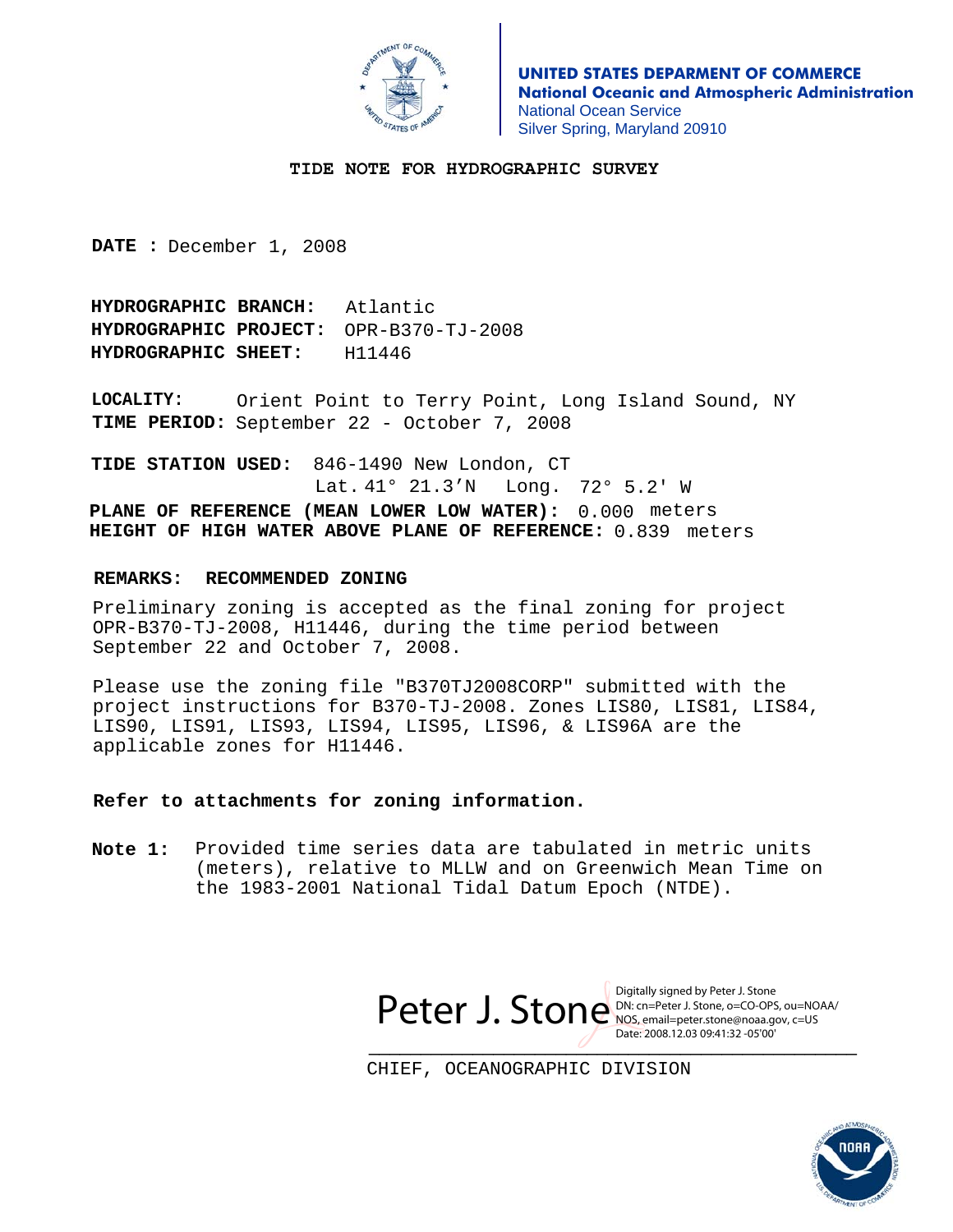# **Appendix II**

# **Survey Features Report**

### **1. Charted Features**

 $-N/A$ 

**2. Uncharted Features** 

### **3. AWOIS Items**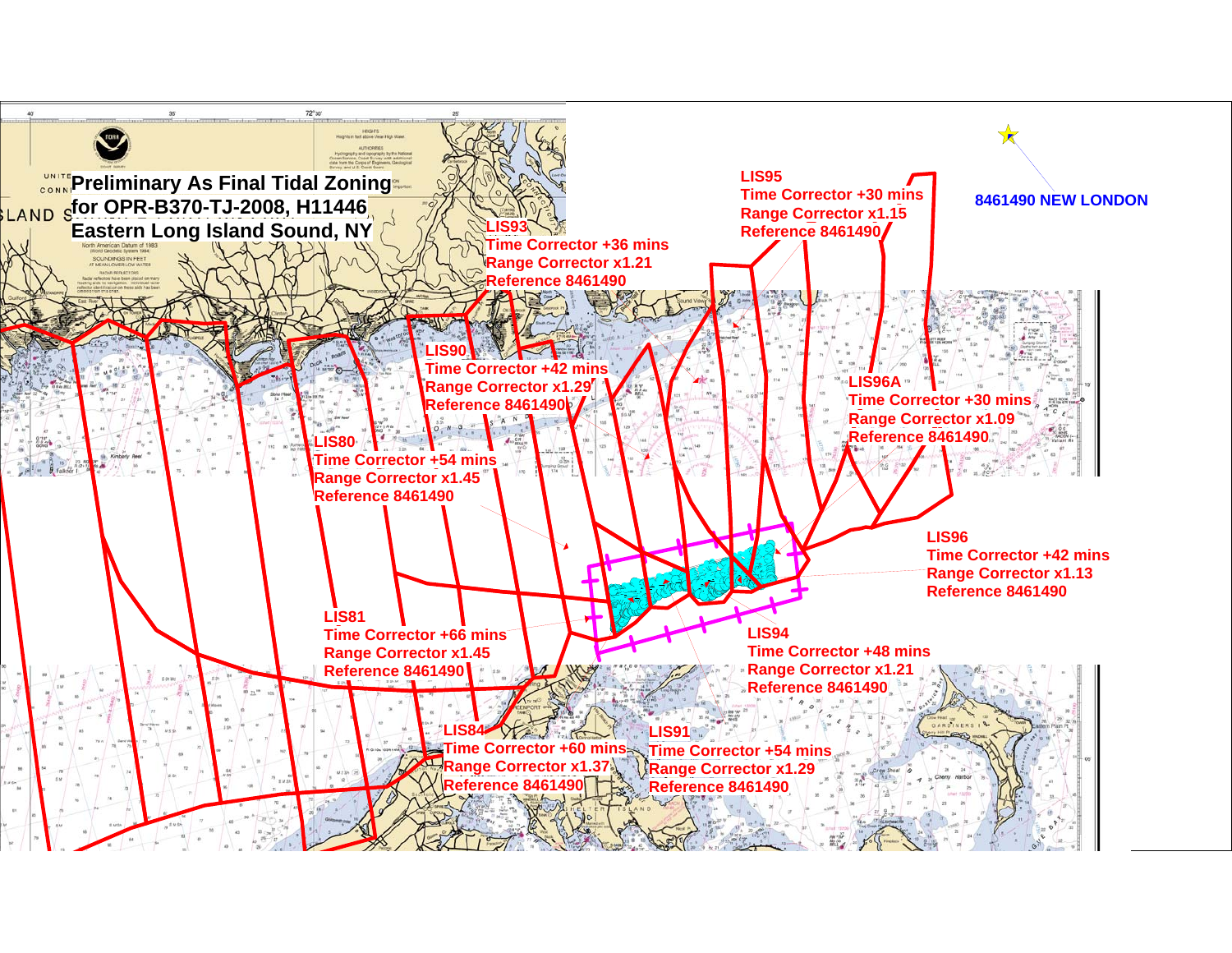# **Appendix III**

# **Progress Sketch**